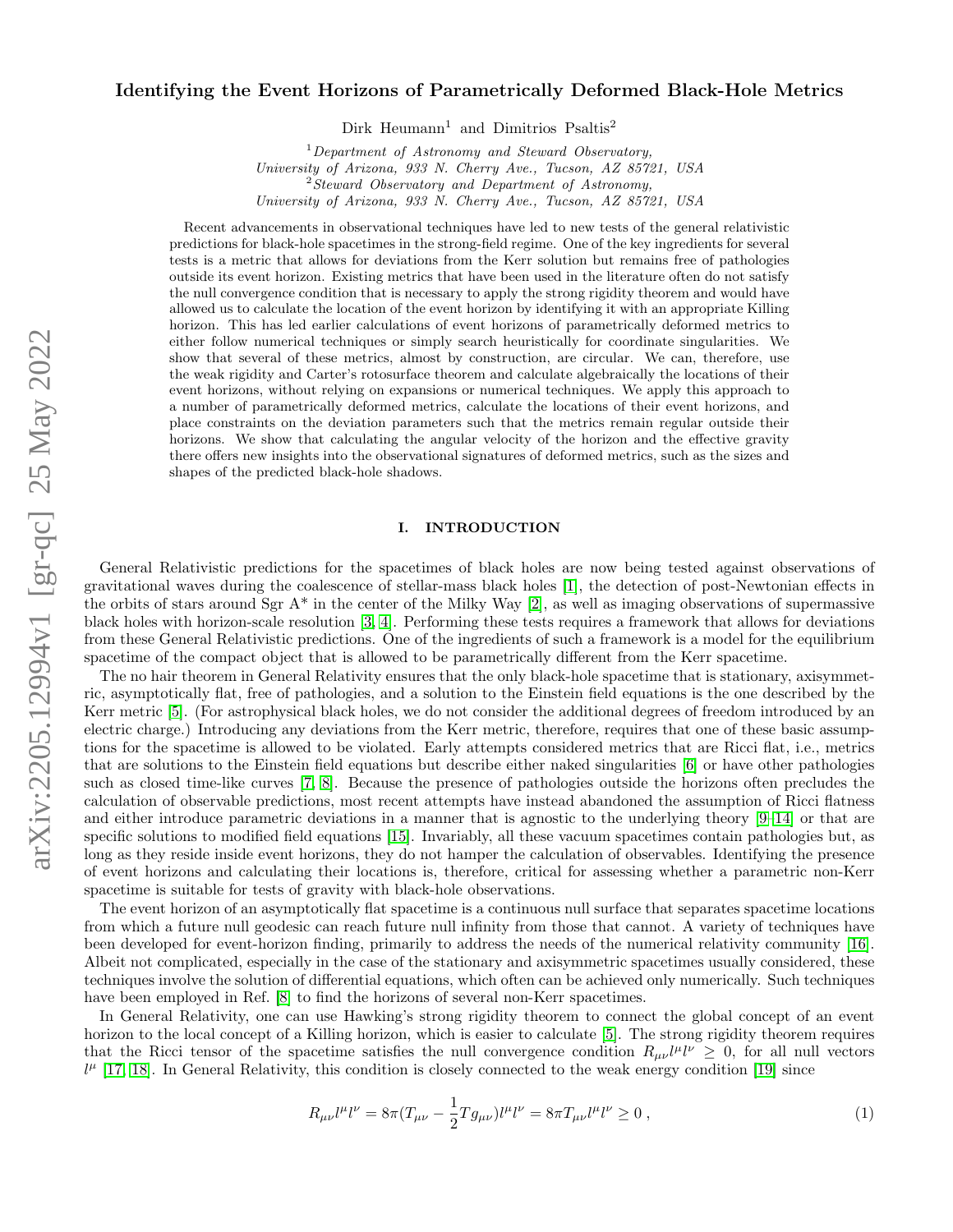which is expected to be satisfied. For spacetimes that do not obey the Einstein field equations, however, the null convergence condition is not necessarily satisfied and, therefore, one cannot apply the strong rigidity theorem to calculate the event horizon.

The more powerful, albeit less general, weak rigidity theorem [\[5\]](#page-9-13), which shows that the rotosurface is a Killing Horizon, and Carter's rotosurface theorem [\[20\]](#page-9-14), which says that the rotosurface is the event horizon, connect the event horizon of a spacetime with a Killing horizon without making any assumptions regarding the underlying field equations, if the spacetime is stationary, axisymetric, and circular (see Ref. [\[21\]](#page-9-15) for an introduction to rigidity theorems). A spacetime is circular if it has two Killing vectors  $k$  and  $m$  and

$$
k^{\left[\mu m\nu \nabla^{\lambda} m^{\rho\right]} = 0 \tag{2}
$$

$$
m^{[\mu}k^{\nu}\nabla^{\lambda}k^{\rho]} = 0.
$$
 (3)

We use here the term "circular" for any gravity theory and for vacuum spacetimes that satisfy these conditions, even though the term was originally introduced for General Relativistic spacetimes in the presence of matter, which obey the circularity condition only if the matter field is in circular orbits, i.e., with no meridian motions [\[22\]](#page-9-16).

When expressed in adapted coordinates  $(t, r, \theta, \phi)$ , a circular spacetime can be separated into two sub-manifolds: the  $M_{(t\phi)}$  one spanned by the orbits of the two Killing vectors and the orthogonal manifold  $M_{(r\theta)}$ , whose tangent vectors are orthogonal to the tangent vectors of the orbital sub-manifold  $M_{(t\phi)}$ . The orthogonality of the tangent vectors of  $M_{(r\theta)}$  and  $M_{(t\phi)}$  allows for the covariant metric (defined on the tangent space) to be decomposed into a metric on the tangent vectors of  $M_{(t\phi)}$  and a metric on the tangent vectors of  $M_{(r\theta)}$ , with no cross terms. Furthermore, the metric components in a separable structure only depend on the non-ignorable coordinates  $r, \theta$ .

Almost by construction, the vast majority of parametrically deformed Kerr metrics obey the circularity condition, as do many of the black-hole metrics that are solutions to modified field equations. This property allows us to find their event horizons, without resorting to complex integrations of differential equations. In Section II, we demonstrate this approach on two widely used parametric metrics, which we show are indeed circular and use this property to calculate the locations of their event horizons. In Section III, we evaluate the circularity condition for two spacetimes that are solutions to modified field equations, show that one satisfies it and the other does not, and discuss the applicability of the above theorem. We offer our brief conclusions in Section IV.

#### II. PARAMETRICALLY DEFORMED BLACK-HOLE METRICS

In this section, we evaluate the validity of the circularity condition for two metrics that are parametrically different from Kerr and use Carter's rotosurface theorem and the weak rigidity theorem to calculate the locations of their event horizons.

### A. The Johannsen-Psaltis metric

The first metric we will explore is the one introduced by Johannsen & Psaltis [\[10,](#page-9-17) [11\]](#page-9-18) (hereafter the JP metric) and further developed in, e.g., Refs. [\[13\]](#page-9-19). This separable metric was developed to be free of pathologies, while allowing for parametric deviations from the Kerr metric and for the existence of three integrals of motion for the trajectories of particles and photons. It is generated from the static Schwarzschild metric by adding higher order terms in  $1/r$ , which maintains staticity, and then performing a Newman-Janis-transformation, which loses staticity, when real rdependent terms are replaced by suitable combinations of complex r and  $\bar{r}$  terms. This procedure, however, does maintain circularity, as only radial and not azimuthal terms are modified by the replacement prescription of r.

The general form of the JP metric in Boyer-Lindquist like coordinates is

$$
ds^{2} = -\frac{\tilde{\Sigma}(\Delta - a^{2}A_{2}^{2}\sin^{2}\theta)}{[(r^{2} + a^{2})A_{1} - a^{2}A_{2}\sin^{2}\theta]^{2}}dt^{2} - \frac{2a[(r^{2} + a^{2})A_{1}A_{2} - \Delta]\tilde{\Sigma}\sin^{2}\theta}{[(r^{2} + a^{2})A_{1} - a^{2}A_{2}\sin^{2}\theta]^{2}}dt d\phi
$$

$$
+ \frac{1}{A_{5}}\frac{\Sigma}{\Delta}dr^{2} + \frac{\tilde{\Sigma}\sin^{2}\theta[(r^{2} + a^{2})^{2}A_{1}^{2} - a^{2}\Delta\sin^{2}\theta]}{[(r^{2} + a^{2})A_{1} - a^{2}A_{2}\sin^{2}\theta]^{2}}d\phi^{2} + \Sigma d\theta^{2}, \tag{4}
$$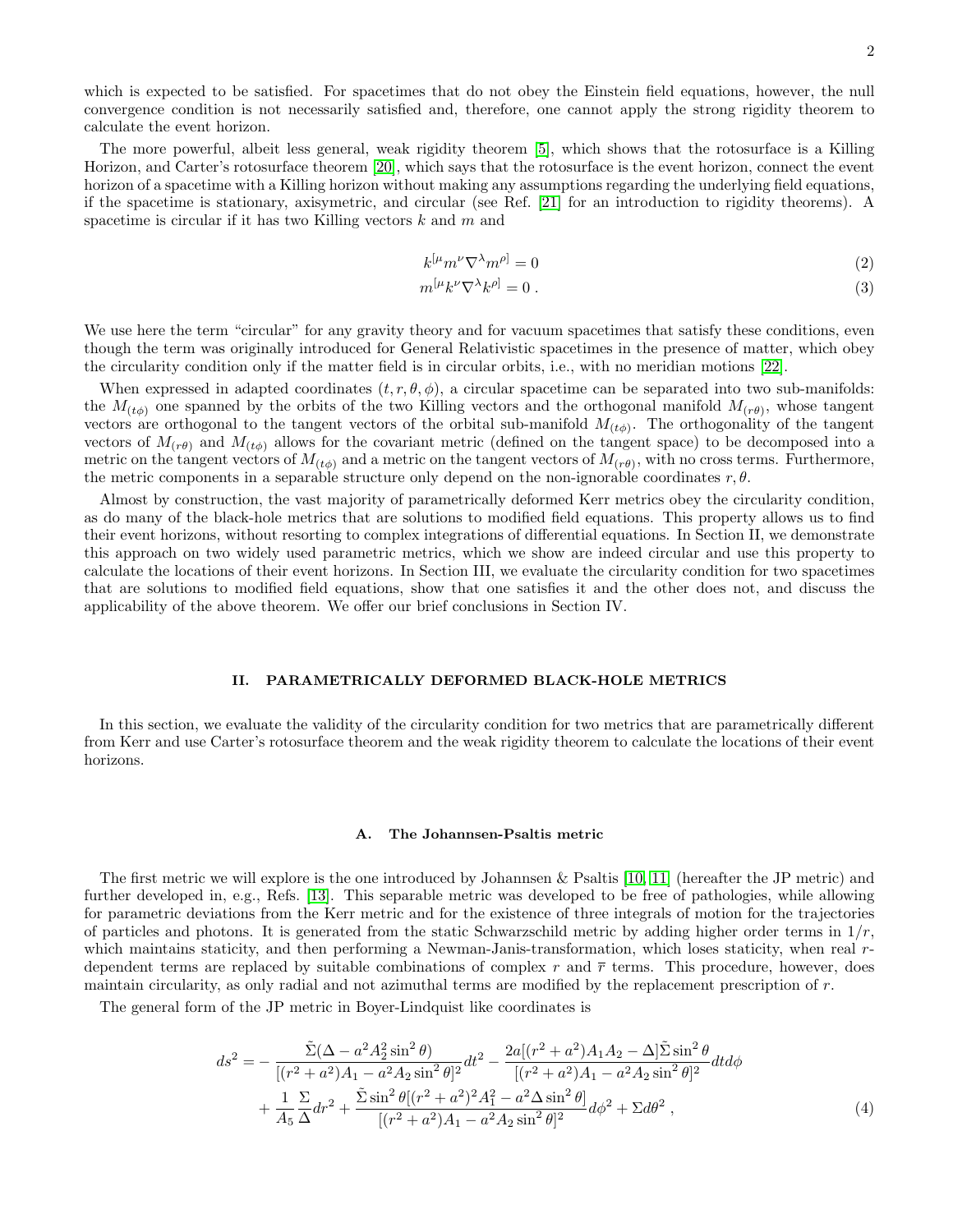with

$$
A_1 = 1 + \frac{\alpha_{13}}{r^3} + \mathcal{O}(r^{-4}),
$$
  
\n
$$
A_2 = 1 + \frac{\alpha_{22}}{r^2} + \mathcal{O}(r^{-3}),
$$
  
\n
$$
A_5 = 1 + \frac{\alpha_{52}}{r^2} + \mathcal{O}(r^{-3}),
$$
  
\n
$$
\tilde{\Sigma} = r^2 + a^2 \cos^2 \theta + \frac{\epsilon_3}{r} + \mathcal{O}(r^{-2})
$$
\n(5)

and the usual Kerr definitions for  $\Delta = r^2 - 2r + a^2$  and  $\Sigma = r^2 + a^2 \cos^2 \theta$ . The JP metric reduces to the standard Kerr metric for  $\alpha_{ij} = 0$  and  $\epsilon_3 = 0$ . Unless otherwise specified, we set  $G = c = M = 1$ , where G is the gravitational constant,  $c$  is the speed of light, and  $M$  is the mass of the compact object, as measured with Keplerian orbits at large distances.

The JP metric, in general, does not obey the null convergence condition. To verify this, we take the limit  $M \ll 1$ and set the spin and all deviation coefficients  $\alpha_{ij}$  of the JP metric to zero. The metric becomes diagonal with  $g_{rr} = -g_{tt} = 1 + \frac{\epsilon_3}{r^3}$ . This means that the 4-vector  $l = \partial_t + \partial_r$  is null. We obtain

$$
R_{\mu\nu}l^{\mu}l^{\nu} = R_{tt} + R_{rr} = \frac{3\epsilon_3}{r^2(r^3 + \epsilon_3)} \left[ 1 - \frac{10r^3 + \epsilon_3}{2(r^3 + \epsilon_3)} \right] \xrightarrow[r \gg |\epsilon_3|^{1/3} \sim \frac{12\epsilon_3}{r^5} . \tag{6}
$$

This last expression can be positive or negative at large distances from the horizon, depending on the sign of the parameter  $\epsilon_3$ . As a result, the null convergence condition is not satisfied and Hawking's strong-rigidity theorem cannot be applied to identify the event horizon of the JP metric with a Killing horizon.

We can demonstrate explicitly, however, that the JP metric is circular and, therefore, can apply the weak rigidity theorem and the rotosurface theorem. In adapted Boyer-Lindquist coordinates, as written above, the JP metric has two Killing vectors given by  $k = \partial_t$  and  $m = \partial_{\phi}$ , because the metric coefficients are independent of the coordinates t and  $\phi$ , i.e.,  $\partial_t g_{\mu\nu} = \partial_\phi g_{\mu\nu} = 0$ . In order to assess the circularity of the JP metric, we write

$$
k^{[\mu}m^{\nu}\nabla^{\lambda}m^{\rho]} = k^t m^{\phi}(\nabla^r m^{\theta} - \nabla^{\theta}m^r) = g^{rr}\nabla_r m^{\theta} - g^{\theta\theta}\nabla_{\theta}m^r = g^{rr}\Gamma^{\theta}_{r\phi} - g^{\theta\theta}\Gamma^r_{\theta\phi} = 0,
$$
\n(7)

where we used the fact that the only non-zero components of the two Killing vectors are  $k^t = 1$  and  $m^{\phi} = 1$  and that  $\Gamma^{\theta}_{r\phi} = \Gamma^r_{\theta\phi} = 0$ . A similar argument holds for  $m^{[\mu}k^{\nu}\nabla^{\lambda}k^{\rho]} = 0$ . The JP metric is, therefore, circular. Note that, even though we have shown explicitly the circularity property of the JP metric, the same conclusion can be reached for any spacetime that follows the general form of the Lewis-Papapetrou metric.

According to the weak rigidity and the rotosurface theorems, the event horizon of the JP metric is also a Killing horizon. In order to calculate the location of the latter, we first evaluate the quantity

$$
\mathcal{N} = -(k \wedge m | k \wedge m) , \qquad (8)
$$

which in adapted coordinates is the negative determinant of the  $t, \phi$ -part of the metric, i.e.,

$$
\mathcal{N} = -(k \wedge m|k \wedge m) = -[(k|k)(m|m) - (k|m)^2] \stackrel{*}{=} -(g_{tt}g_{\phi\phi} - g_{t\phi}^2) = -\det g_{(t\phi)}.
$$
\n(9)

Here, the symbol  $\stackrel{*}{=}$  denotes the values of the scalar quantities  $(k|k)$ ,  $(k|m)$  and  $(m|m)$  in Boyer-Lindquist coordinates. On the Killing horizon,  $\mathcal{N} = 0$  [\[21\]](#page-9-15). Therefore, the roots of N trace the Killing horizon of this circular spacetime, which is identical to its event horizon [\[23\]](#page-9-20).

In order to calculate the location of the horizon in the JP metric, it is easier first to express the latter in terms of rational polynomial coordinates, i.e.,

$$
ds^{2} = -\frac{\tilde{\Sigma}[\Delta - a^{2}A_{2}^{2}(1-z^{2})]}{[(r^{2} + a^{2})A_{1} - a^{2}A_{2}(1-z^{2})]^{2}}dt^{2} - \frac{2a[(r^{2} + a^{2})A_{1}A_{2} - \Delta]\tilde{\Sigma}(1-z^{2})}{[(r^{2} + a^{2})A_{1} - a^{2}A_{2}(1-z^{2})]^{2}}dt d\phi
$$

$$
+\frac{1}{A_{5}}\frac{\Sigma}{\Delta}dr^{2} + \frac{\tilde{\Sigma}(1-z^{2})[(r^{2} + a^{2})^{2}A_{1}^{2} - a^{2}\Delta(1-z^{2})]}{[(r^{2} + a^{2})A_{1} - a^{2}A_{2}(1-z^{2})]^{2}}d\phi^{2} + \frac{\Sigma}{(1-z^{2})}dz^{2}, \qquad (10)
$$

with the various coefficients expressed as before. The determinant  $N$  in the JP metric is

$$
\mathcal{N} = \frac{r^4 \Delta (1 - z^2)(r^3 + a^2rz^2 + \epsilon_3)^2}{[r^5 + a^2r^3z^2 + \alpha_{13} (r^2 + a^2) - \alpha_{22} a^2r(1 - z^2)]^2}
$$
  
= 
$$
\frac{r^6 \Delta \tilde{\Sigma}^2 (1 - z^2)}{[r^3 \Sigma + \alpha_{13} (r^2 + a^2) - \alpha_{22} a^2r(1 - z^2)]^2} \equiv \Delta h(r, z)
$$
(11)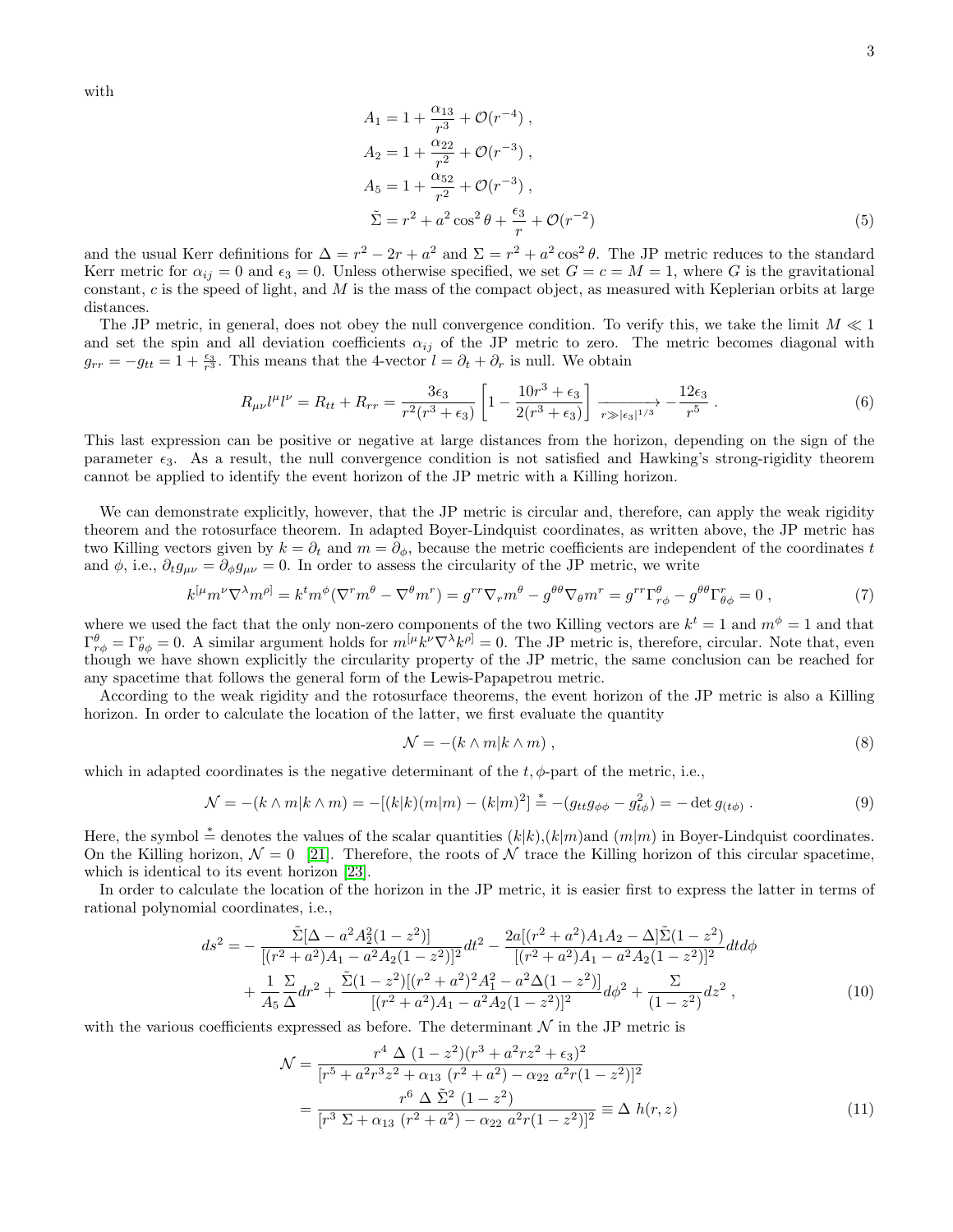and is zero for  $r = 0$ ,  $\Delta = 0$ , and  $\tilde{\Sigma} = 0$ . The outer event horizon is located at  $\Delta = 0$ , i.e.,  $r = r_+ = 1 + \sqrt{1 - a^2}$ , just as in the case of the Kerr metric. The location of the event horizon does not depend on the choice of the deviation parameters.

A second condition for the applicability of Carter's rotosurface theorem is that the metric remains regular outside the event horizon, i.e., that det  $g_{\mu\nu} < 0$  and never blows up. This condition was explored in detail in Ref. [\[11\]](#page-9-18), who used it to place bounds on the possible values of the deviation parameters.

The weak rigidity theorem allows us to calculate a few additional properties of the JP metric (see Ref. [\[21\]](#page-9-15) for details). The angular velocity of the outer event horizon is equal to

$$
\Omega_{\rm H} = -\frac{(k|m)}{(m|m)}|_{EH} = -\frac{(k|k)}{(k|m)}|_{EH} \stackrel{*}{=} -\frac{g_{tt}}{g_{t\phi}}\Big|_{r_+} = -\frac{g_{t\phi}}{g_{\phi\phi}}\Big|_{r_+}
$$

$$
= \frac{a}{r_+^2 + a^2} \left(\frac{A_2}{A_1}\right) = \frac{a}{r_+^2 + a^2} \left(1 + \frac{\alpha_{22}}{r_+^2}\right) \left(1 + \frac{\alpha_{13}}{r_+^3}\right)^{-1} . \tag{12}
$$

This is constant along the horizon, as expected from the theorem, which states that the horizon rotates rigidly for circular metrics. We note that  $\Omega_H$  does not depend on the other two parameters  $\epsilon_3$  and  $\alpha_{52}$ . The first of these parameters enters the term  $\Sigma$ , which is a common factor for  $g_{tt}$ ,  $g_{tt}$ , and  $g_{\phi\phi}$  and, therefore, drops out of the calculation of det  $g_{(t\phi)} = 0$ . The second of these parameters enters only the  $g_{rr}$  component and, therefore, does not impact the calculation of det  $g_{(t\phi)}$ .

The Killing vector  $l^{\nu}$  of the JP metric that corresponds to the Killing horizon is equal to

$$
l^{\nu} = k^{\nu} + \Omega_{\rm H} \ m^{\nu} = k^{\nu} + \frac{a}{r_+^2 + a^2} \left( 1 + \frac{\alpha_{22}}{r_+^2} \right) \left( 1 + \frac{\alpha_{13}}{r_+^3} \right)^{-1} \ m^{\nu} \ . \tag{13}
$$

Finally, the surface gravity on the outer event horizon for the JP metric is

$$
\kappa = \left[ -\frac{1}{4} (dl|dl) \right]^{1/2} = \left[ -\frac{1}{2} \nabla_{\mu} l_{\nu} \nabla^{\mu} l^{\nu} \right]^{1/2} = \frac{r_{+} - 1}{r_{+}^{2} + a^{2}} \left[ 1 + \left( \frac{\alpha_{13}}{r_{+}^{3}} \right)^{2} \right]^{-1/2} , \qquad (14)
$$

which is also clearly constant along the horizon and vanishes for an extremal black hole  $(r_{+} = 1)$ . The surface gravity only depends on the deviation parameter  $\alpha_{13}$  and not on  $\alpha_{22}$ . It defaults to the value  $(r_{+}-1)/(r_{+}^{2}+a^{2})$  for the Kerr metric ( $\alpha_{13} = 0$ ) and the value 1/4 for the Schwarzschild metric ( $a = 0, \alpha_{13} = 0$ ).

It is interesting to note that, for the Kerr metric, the sum  $\Omega_H^2 + \kappa^2$  evaluated on the event horizon is a function only of the horizon radius  $r_{+}$ , i.e.,

$$
\Omega_H^2 + \kappa^2 = \left(\frac{a}{2r_+}\right)^2 + \left(\frac{r_+ - 1}{2r_+}\right)^2 = \frac{\Delta + 1}{4r_+^2} = \frac{1}{4r_+^2} \tag{15}
$$

This is not true any longer for the JP metric, for which the  $\Omega_H^2 + \kappa^2$  evaluated on the event horizon depends on both  $r_+$  and the parameter  $\alpha_{22}$ .

### B. The Rezzolla-Zhidenko metric

The RZ metric approach introduces the functions N, W, K,  $\Sigma$ , and B such that the resulting metric takes the form

$$
ds^{2} = -\frac{(N^{2} - W^{2}\sin^{2}\theta)}{K^{2}}dt^{2} - 2Wr\sin^{2}\theta dt d\phi + K^{2}r^{2}\sin^{2}\theta d\phi^{2} + \tilde{\Sigma}(\frac{B^{2}}{N^{2}}dr^{2} + r^{2}d\theta^{2})
$$
(16)

with suitable restrictions on the a priori arbitrary functions to make the metric asymptotically flat and to identify the mass parameter and angular momentum of a rotating black hole. The functions  $N, W, K, B, \Sigma$  are specified to depend only on the coordinates r and  $\theta$ . This ensures that  $k = \partial_t$  and  $m = \partial_{\phi}$  remain Killing vectors.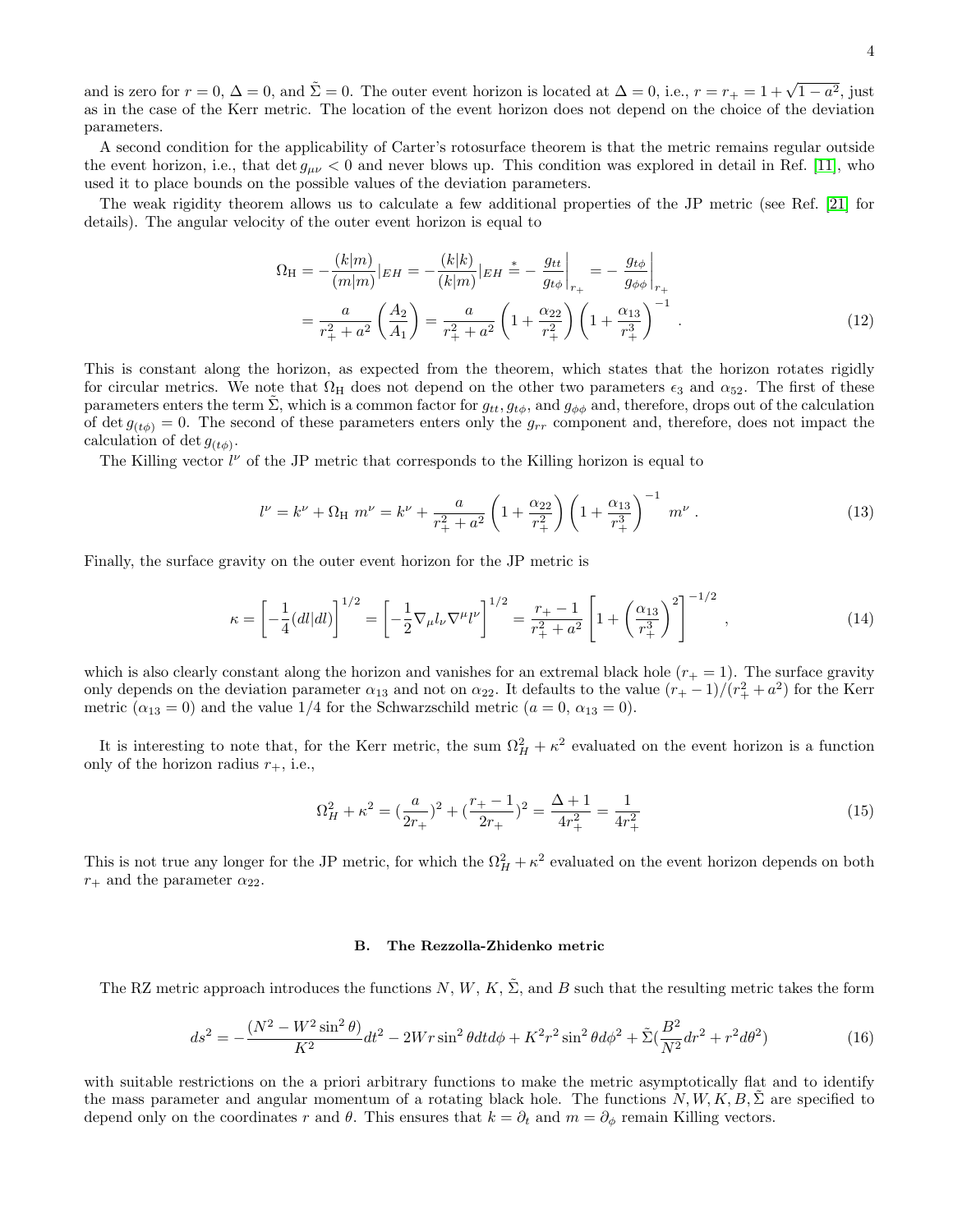

<span id="page-4-0"></span>FIG. 1. (Left) Distinct regions in a cross section of the parameter space of the spherically symmetric RZ metric for the calculation of the radius of the event horizon. The two expressions for the critical curve to the left and to the right of the solid circle are defined in the main text. The dashed segment of the curve signifies the fact that the horizon radius changes discontinuously there. (Right) The dependence of the horizon radius on the deviation parameter  $a_{01}$  of the spherically symmetric RZ metric, for different values of the parameter  $r_0$ . The change in the slope occurs on the critical curve shown on the left panel. When  $r_0 < 1$ , the change is discontinuous.

To lowest order in the deviation parameters, the various parametric functions become (see Appendix A of Ref. [\[14\]](#page-9-21))

<span id="page-4-1"></span>
$$
N^{2}(r,\theta) = \left(1 - \frac{r_{0}}{r}\right) \left[1 - \frac{2 - r_{0}}{r} + \frac{a^{2} + r_{0}^{2} - 2r_{0}}{r^{2}} + \frac{a_{01}r_{0}^{3}}{r^{3}}\right] + \left[\frac{a_{20}r_{0}^{3}}{r^{3}} + \frac{a_{21}r_{0}^{4}}{r^{4}} + \frac{k_{21}}{1 + \frac{k_{22}(1 - \frac{r_{0}}{r})}{1 + k_{23}(1 - \frac{r_{0}}{r})}}\frac{r_{0}^{3}}{r^{3}}\right] \cos^{2}\theta,
$$
\n
$$
P(r,\theta) = 1 + \frac{b_{01}r_{0}^{2}}{r^{3}} + \frac{b_{21}r_{0}^{2}}{r^{2}} + \frac{a_{22}r_{0}^{2}}{r^{3}} + \frac{a_{23}r_{0}^{4}}{r^{4}} + \frac{k_{23}(1 - \frac{r_{0}}{r})}{1 + \frac{k_{23}(1 - \frac{r_{0}}{r})}{r^{3}}}\right] \cos^{2}\theta,
$$
\n(17)

$$
B(r,\theta) = 1 + \frac{b_{01}r_0^2}{r^2} + \frac{b_{21}r_0^2}{r^2}\cos^2\theta\,,\tag{17}
$$

$$
\tilde{\Sigma}(r,\theta) = 1 + \frac{a^2}{r^2} \cos^2 \theta,
$$
\n
$$
\begin{array}{ccc}\n1 & \left[2a & w_{01}r_0^3 & w_{21}r_0^3 & v_{02} \right] \n\end{array}
$$
\n(18)

$$
W(r,\theta) = \frac{1}{\Sigma(r,\theta)} \left[ \frac{2a}{r^2} + \frac{w_{01}r_0^3}{r^3} + \frac{w_{21}r_0^3}{r^3} \cos^2 \theta \right],
$$
\n(19)

$$
K^{2}(r,\theta) = 1 + \frac{aW(r,\theta)}{r} + \frac{1}{\Sigma(r,\theta)} \left[ \frac{a^{2}}{r^{2}} + \frac{k_{21}}{1 + \frac{k_{22}(1 - \frac{r_{0}}{r})}{1 + k_{23}(1 - \frac{r_{0}}{r})}} \frac{r_{0}^{3}}{r^{3}} \cos^{2} \theta \right],
$$
\n(20)

where we have set some coefficients to the values dictated by various requirements regarding the asymptotic behavior of the metric and regularity conditions near the horizon. Note that the continued fraction in  $N^2$  and  $K^2$  with  $k_{22} = -a^2/r_0^2$  and  $k_{23} = a^2/r_0^2$  is necessary to reproduce the Kerr metric.

The determinant of the  $t, \phi$ -part of the metric is

$$
\mathcal{N} = N^2 r^2 \sin^2 \theta \tag{21}
$$

and, therefore, the locations of the Killing and event horizons can be found by the requirement  $N^2 = 0$ . We will first explore the location of the horizon in spherical symmetry, i.e., by setting  $a = 0$  and choosing appropriate values for the other parameters such that there is no dependence of  $N^2$  on the polar angle  $\theta$ . This is the metric originally introduced in Ref. [\[14\]](#page-9-6), with  $\alpha_1 \equiv \alpha_{01}$ .

By solving the algebraic equation  $\mathcal{N} = 0$  and exploring the relative ordering of the solutions, we find, contrary to the result reported in Ref. [\[14\]](#page-9-21), that the outer horizon occurs either at

$$
r_{h,1} = r_0 \tag{22}
$$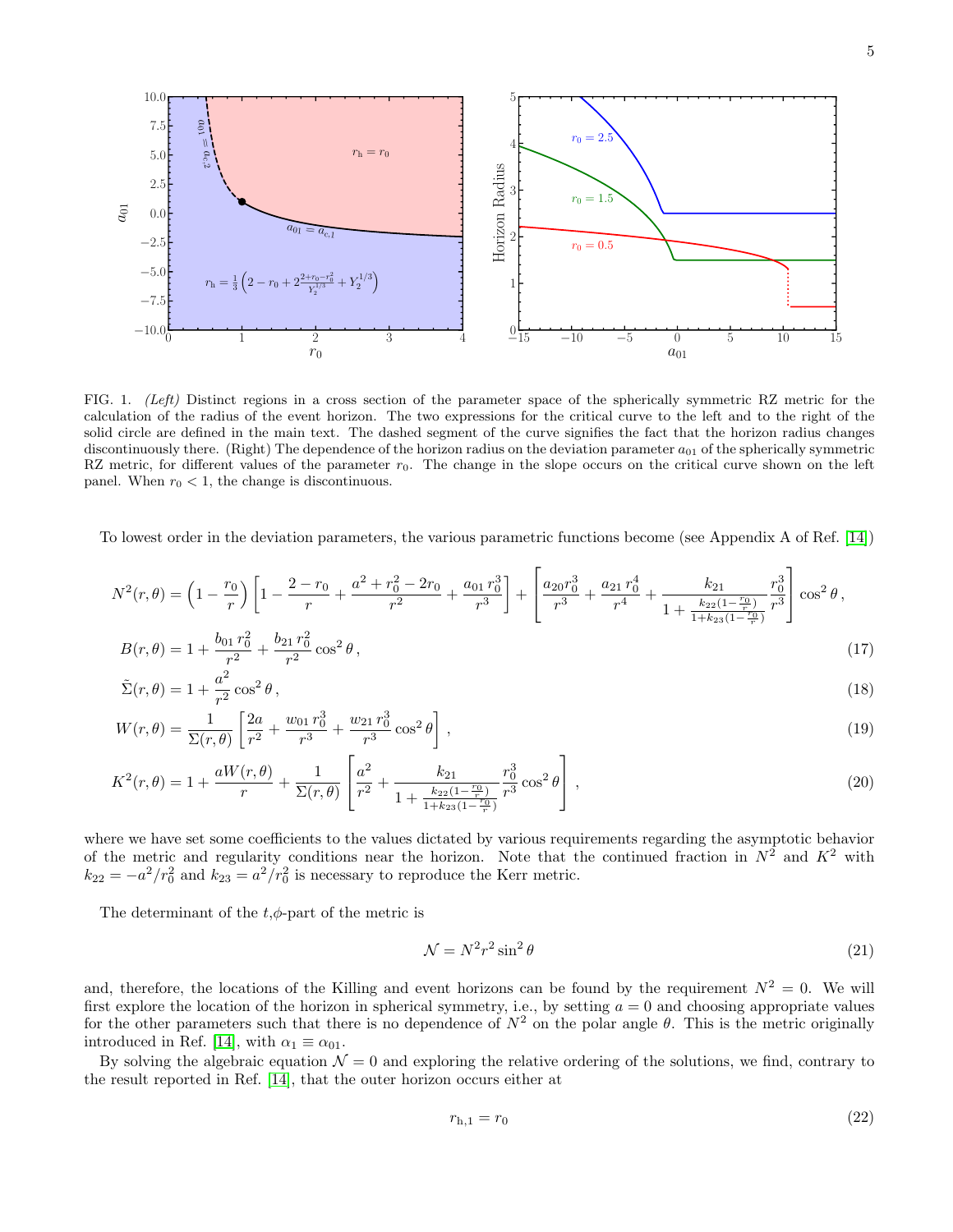$$
r_{\rm h,2} = \frac{1}{3} \left( 2 - r_0 + 2 \frac{2 + r_0 - r_0^2}{Y_2^{1/3}} + Y_2^{1/3} \right) , \qquad (23)
$$

where

$$
Y_2 = \frac{1}{2} \left\{ Y_1 + \left[ 32(r_0 - 2)^3(r_0 + 1)^3 + Y_1^2 \right]^{\frac{1}{2}} \right\}
$$
  
\n
$$
Y_1 = 16 + 12r_0 - 24r_0^2 + 7r_0^3 - 27a_{01}r_0^3 ,
$$
\n(24)

depending on the magnitudes of the parameters  $r_0$  and  $a_{01}$ . In particular, when  $r_0 \ge 1$ , the horizon is at  $r_{h,1}$  for

$$
a_{01} \ge a_{c,1} = (4 - 3r_0)/r_0 \tag{25}
$$

and connects continuously to  $r_{h,2}$  for  $a_{01} < a_{c,1}$ . On the other hand, when  $r_0 < 1$ , the horizon remains at  $r_{h,1}$  for large values of  $a_{01}$  but jumps discontinuously to  $r_{h,2}$  when

$$
a_{01} \le a_{c,2} \equiv \frac{(2-r_0)}{27r_0^3} \left[ 8 + 4\sqrt{4 + 2r_0 - 2r_0^2} + r_0 \left( 10 - 7r_0 + 4\sqrt{4 + 2r_0 - 2r_0^2} \right) \right] \,. \tag{26}
$$

(Note that the expression for  $r_{h,2}$  is real when this last condition is satisfied but needs to be evaluated with care, as it involves the cancellation of two imaginary terms of equal magnitude but opposite sign). Of course, these conditions will be modified if terms of higher order, i.e.,  $a_{02}$  and higher, are included. Figure [1](#page-4-0) shows the distinct regions of the  $(r_0, a_{01})$  parameter space for the calculation of the horizon radius, as well as two examples of the dependence of the horizon radius on the parameter  $a_{01}$ .

The second condition for the applicability of Carter's rotosurface theorem is that the determinant of the metric is negative everywhere, i.e.,

$$
\det g_{\mu\nu} = -B^2 \tilde{\Sigma}^2 r^4 \sin^2 \theta < 0 \,. \tag{27}
$$

This condition ensures that the metric is everywhere Lorentzian. The determinant of the metric is manifestly negative unless the coefficients of the B function are such that  $B = 0$  somewhere outside the outer event horizon. For a spherically symmetric spacetime and keeping only the lowest-order deviation parameters, this implies that, in order for B to not be zero when  $r > r<sub>h</sub>$  (see eq. [\[17\]](#page-4-1)), the  $b_{01}$  parameter needs to satisfy

$$
b_{01} > -\left(\frac{r_h}{r_0}\right)^2 \tag{28}
$$

Because, as we have seen above, the horizon radius depends both on the parameters  $r_0$  and  $a_{01}$ , this last condition also implicitly depends on both the  $r_0$  and  $a_{01}$  parameters.

Finally, in order to ensure that there exist no closed timelike curves outside the horizon requires that  $g_{\phi\phi} > 0$  [\[8\]](#page-9-4). This is always true for a spherically symmetric RZ spacetime but translates to the requirement  $K^2 > 0$  in the presence of spin. Note that, although two of the deformation functions  $(N^2 \text{ and } K^2)$  are written as perfect squares, their actual functional forms allow them to become negative, depending on the values and signs of the various deviation parameters.

Exploring the details of the event horizon for the general form of the RZ metric without spherical symmetry is beyond the scope of this paper. We note, however, that the shape of the horizon and its size will depend also on the spin a as well as on the values of additional parameters such as  $k_{21}$ ,  $a_{20}$ , and  $a_{21}$ . In fact, the shape of the horizon may be oblate or prolate in Boyer-Lindquist like coordinates, depending on the signs of these parameters. Furthermore, because the radius of the horizon is not necessarily equal to  $r<sub>0</sub>$ , the condition for a spherically symmetric horizon is not  $k_{21} + a_{20} + a_{21} = 0$  as suggested in Ref. [\[14\]](#page-9-21). Requiring that the horizon completely surrounds the central singularities and that the metric remains Lorentzian outside the horizon will introduce a number of additional bounds on the deviation parameters, which can be found following the procedures we outlined above. Such bounds on the deviation parameters have been explored in Ref. [\[24\]](#page-9-22), albeit without using the correct location of the event horizon.

### III. BLACK-HOLE METRICS FROM MODIFIED GRAVITY THEORIES

In this section, we evaluate the circularity condition for two metrics that are solutions to modified field equations.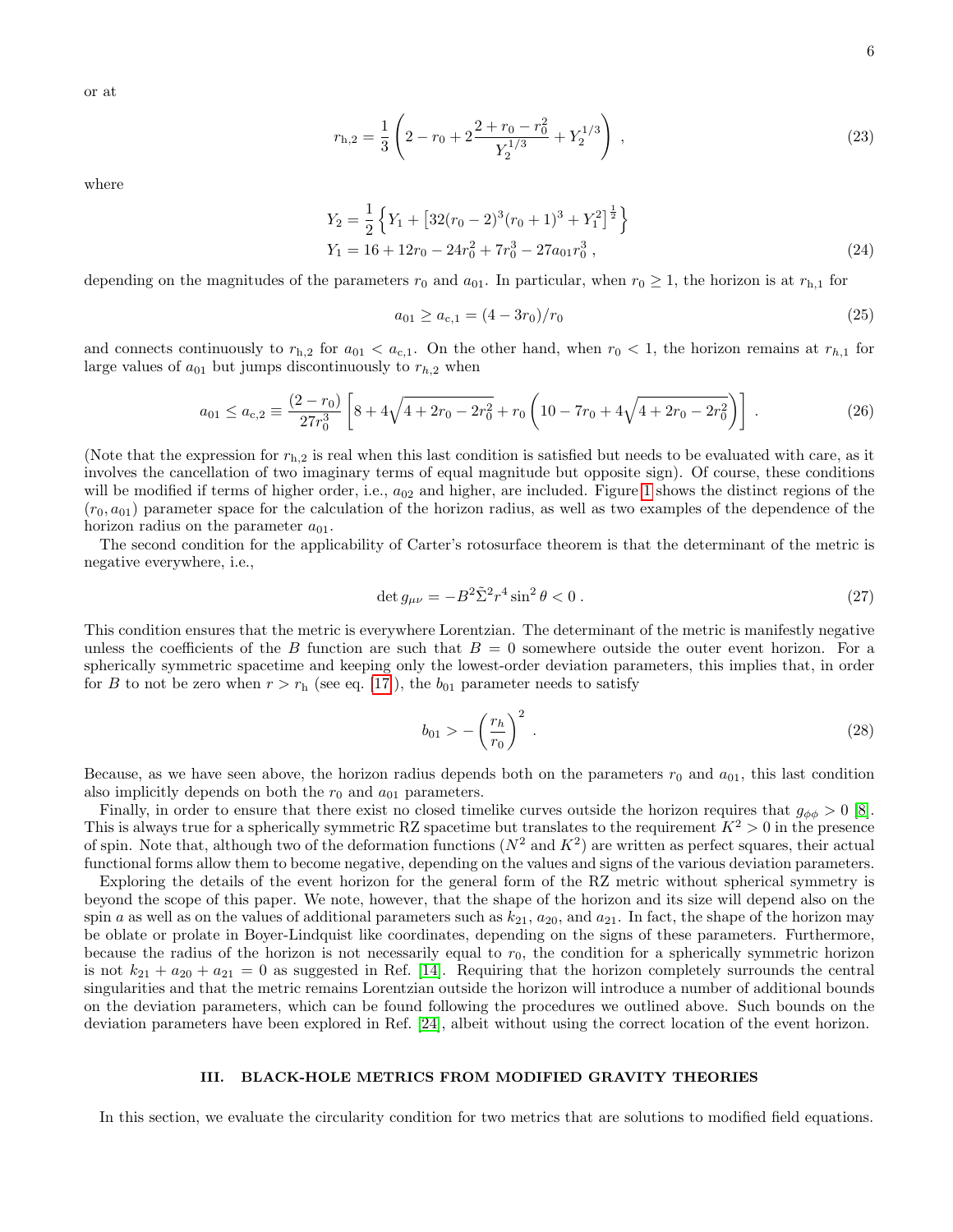#### A. Black-Hole Metrics in Einstein-Maxwell-Dilaton-Axion Theories

The first metric we investigate in this category is the Einstein-Maxwell-Dilaton-Axion metric. This describes a gravitional/electromagnetic system with the two additional fields, the scalar dilaton, which couples to the electromagnetic field via the  $F_{\mu\nu}F^{\mu\nu}$ , and the pseudoscalar axion, which couples to the electromagnetic field via the pseudoscalar  $F_{\mu\nu} * F^{\mu\nu}$ .

We follow the notation of Ref. [\[25\]](#page-9-23), but in order to be consistent with Ref. [\[26\]](#page-9-24), we rename  $\Sigma$  to  $\hat{\Delta}$ ,  $\Delta$  to  $\hat{\Sigma}$ , interchange b and β and finally replace m by  $m = M + b$ . We then go to rational polynomial coordinates and set  $G = c = M = 1$  such that

$$
ds^{2} = -\frac{\hat{\Delta} - a^{2}(1 - z^{2})}{\hat{\Sigma}}dt^{2} - \frac{2a(\hat{\delta} - \hat{\Delta}W)(1 - z^{2})}{\hat{\Sigma}}dtd\phi + \frac{\hat{\Sigma}}{\hat{\Delta}}dr^{2} + \frac{\hat{\Sigma}}{(1 - z^{2})}dz^{2} + \frac{\hat{A}(1 - z^{2})}{\hat{\Sigma}}d\phi^{2}
$$
(29)

with

$$
\hat{\Sigma} = r^2 + a^2 z^2 - (\beta^2 + 2br) + \beta_b (\beta_b - 2az)
$$
\n(30)

$$
\hat{\Delta} = r^2 - 2r + a^2 - (\beta^2 + 2br) - \beta_b^2 (1 + 2b)
$$
\n(31)

$$
W = 1 + \frac{\beta_{ab}(2z - \beta_{ab}) + \beta_a^2}{1 - z^2} \tag{32}
$$

$$
\hat{\delta} = r^2 - 2br + a^2 \tag{33}
$$

$$
\hat{A} = \hat{\delta}^2 - a^2 \hat{\Delta} W^2 (1 - z^2) \,. \tag{34}
$$

Here, b is the coupling parameter of the dilaton and  $\beta$  the coupling parameter of the axion. The constants are defined as

$$
\beta_a = \frac{\beta}{a}, \qquad \beta_b = \frac{\beta}{b}, \qquad \beta_{ab} = \frac{\beta}{ba}.
$$
\n(35)

The metric has a clear coordinate singularity at  $\Delta = 0$ , which has been tentatively identified with the event horizon in earlier studies. We will show here that this condition indeed specifies the location of the event horizon, albeit for a different physical reason. In the following, we show explicitly the dependence of the various results on the mass M, for reasons that will become readily apparent.

The metric is clearly circular, as it is in the canonical form and the metric coefficients depend only on the coordinates r and z. Morever, the determinant of the EMDA metric in rational polynomial coordinates is

$$
\det g_{\mu\nu} = -(r^2 + a^2 z^2 - \beta^2 - 2br - 2az\beta_b + \beta_b^2)^2 = -\hat{\Sigma}^2.
$$
\n(36)

This shows that the EMDA metric is Lorentzian outside the singularity at  $\Sigma = 0$ . Expanding  $g_{tt}$  and  $g_{t\phi}$  in Boyer-Lindquist coordinates shows that the metric in the dilaton-only case, with the axion coupling constant  $\beta$  set to zero, is asymptotically flat. The metric with  $\beta \neq 0$  is not asymptotically flat, as the series expansion of  $g_{t\phi}$  in the radial coordinate contains a constant term proportional to  $\beta$ , which is not admissible for asymptotically flat spacetime [\[21\]](#page-9-15). This is not surprising, as the axion parameter  $\beta$  is related to the NUT parameter of the asymptotically non-flat Taub-NUT spacetime [\[25\]](#page-9-23).

This allows us to apply Carter's theorem (albeit with constraints on the various coupling parameters to ensure that  $\Sigma \neq 0$ ) only in the case with  $b \neq 0$  and  $\beta = 0$ . Nonetheless, we perform the following calculations for the general case  $b, \beta \neq 0$ . We write the determinant of the t,  $\phi$  part of the metric as

$$
\mathcal{N} = -(a^2 - 2r + r^2 + \beta^2 - 2br + 2b\beta_b^2 - \beta_b^2)(1 - z^2) = -\hat{\Delta}
$$
\n(37)

and conclude (at least in the case of  $\beta = 0$ ) that, indeed, the event horizon in the EMDA metric is located at  $\hat{\Delta} = 0$ , i.e., at

$$
r_{\rm h} = (1+b) + \sqrt{(1+b)^2(1+\beta_b^2) - a^2} \ . \tag{38}
$$

It is through the application of the weak rigidity and rotosurface theorems that we can identify this location with the event horizon of the spacetime, even though it coincides with the location of the coordinate singularity. It is also interesting that both the dilaton and the axion modify the mass-dependent term of the horizon (when compared to the Kerr value) but not the spin-dependent term.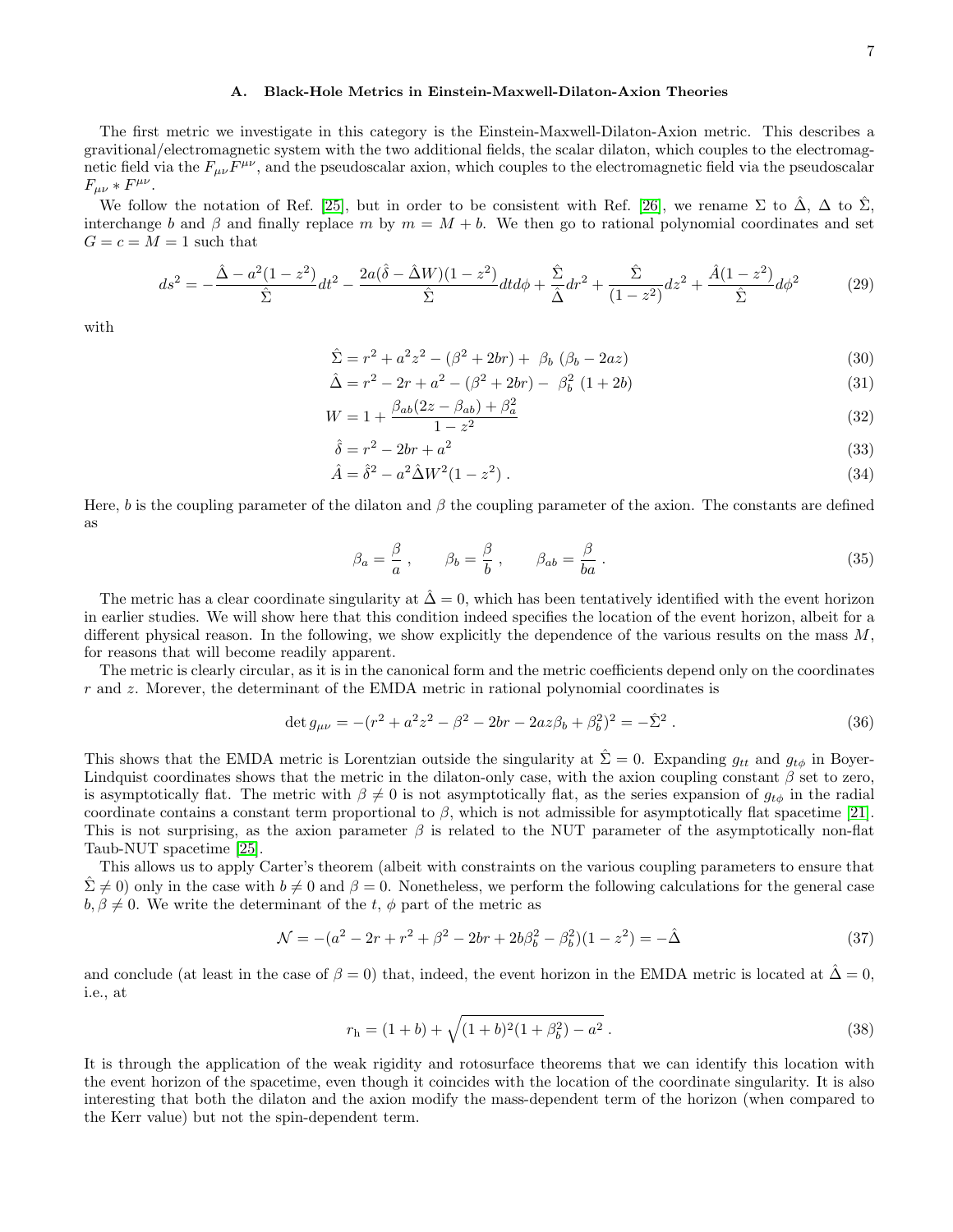$$
\Omega_H = \frac{a}{\hat{\delta}} = \frac{a}{r_+^2 + a^2 - 2br_+} = \frac{a}{2(1+b)r_+} \,. \tag{39}
$$

The surface gravity on the horizon with no axions  $(\beta = 0)$  is

$$
\kappa = \frac{r_+ - (1 + b)}{2r_+},\tag{40}
$$

whereas with no dilaton  $(b = 0)$  it is

$$
\kappa = \frac{r_+ - 1}{2r_+ + \beta^2} \,. \tag{41}
$$

Note that in this metric, the sum  $\Omega_H^2 + \kappa^2$  depends not only on  $r_+$  but also on the spin a and the dilaton parameter b.

### B. Black Hole Metrics in Degenerate Higher Order Scalar Tensor (DHOST) Theories

As a final example, we contrast the results presented earlier with those of a class of black-hole metrics in DHOST theories [\[27,](#page-9-25) [28\]](#page-9-26). These are stationary axisymmetric metrics that are not Ricci flat. However, because the underlying scalar field that sources them is time evolving, the resulting metric contains off-diagonal terms and cannot be put in the Lewis-Papapetrou form.

An example DHOST black-hole metric is

$$
ds^{2} = -\left(1 - \frac{2\tilde{M}r}{\Sigma}\right)dt^{2} - \sqrt{1 + D}\frac{4\tilde{M}ar\sin^{2}\theta}{\Sigma}dt d\phi + \frac{A\sin^{2}\theta}{\Sigma}d\phi^{2} + \left[\frac{\Sigma}{\Delta} - D(1+D)\frac{2\tilde{M}r(r^{2}+a^{2})}{\Delta^{2}}\right]dr^{2} - 2D\frac{\sqrt{2\tilde{M}r(r^{2}+a^{2})}}{\Delta}drdt + \Sigma d\theta^{2}
$$
(42)

with  $\Delta(r) = r^2 - 2Mr + a^2$ ,  $\Sigma(r, \theta) = r^2 + a^2 \cos^2 \theta$  and  $A(r, \theta) = (r^2 + a^2)^2 - a^2 \Delta \sin^2 \theta$ . The disformal parameter D, which is associated with the linear rate of change of the scalar field, sets the mass and spin of the black hole, as  $\tilde{\mu}$ , which is associated with the linear rate of entinge of the sealar field, sees the mass and spin of the state hole, as measured by an observer at infinity, to  $\tilde{M} = M/(1+D)$  and  $\tilde{a} = a\sqrt{1+D}$ , respectively. the standard Kerr solution.

The DHOST metric is asymptotically flat and admits an asymptotically timelike Killing vector k  $(=\partial_t)$  and a second Killing vector m (=  $\partial_{\phi}$ ) for axisymmetry. However, as discussed extensively in Ref. [\[27\]](#page-9-25), the presence of these two symmetries does not guarantee that the circularity condition is satisfied. Indeed, the metric contains a  $q_{tr}$ -term, which arises from the time-evolution of the scalar field. As a result, the 1-form associated to the time-like Killing vector is given by  $k = g_{tt}dt + g_{t\phi}d\phi + g_{tr}dr$ , whereas the 1-form associated to the spatial Killing vector remains  $m = g_{\phi t} dt + g_{\phi \phi} d\phi$ . This leads to the following equalities:

$$
m \wedge k \wedge dk = g_{tr}[-(\partial_{\theta}g_{tt})g_{\phi\phi} + (\partial_{\theta}g_{t\phi})g_{t\phi}] dt \wedge dr \wedge d\theta \wedge d\phi \qquad (43)
$$

$$
k \wedge m \wedge dm = g_{tr}[-(\partial_{\theta}g_{\phi\phi})g_{t\phi} + (\partial_{\theta}g_{t\phi})g_{\phi\phi}] dt \wedge dr \wedge d\theta \wedge d\phi. \qquad (44)
$$

Because  $g_{tr}$  is non-zero and the tt−,  $\phi\phi$ -, and t $\phi$ -components of them metric are  $\theta$ -dependent, the above two expressions are non-zero and, therefore, the metric is not circular. The only situation in which the metric is circular is when  $\partial_{\theta}g_{tt} = \partial_{\theta}g_{\phi} = \partial_{\theta}g_{t\phi} = 0$ . However, this is equivalent, with an appropriate redefinition of parameters, to the Schwarzschild metric and, hence, does not represent a new black-hole solution.

Ref. [\[27\]](#page-9-25) explores in detail the properties of this metric and offers a possible calculation of its event horizon. For the purposes of our paper, we present it only as a counterexample of a black-hole spacetime that is stationary and axisymmetric but, because it is not circular, does not allow us to use the weak rigidity theorem and Carter's rotosurface theorem to identify its event horizon.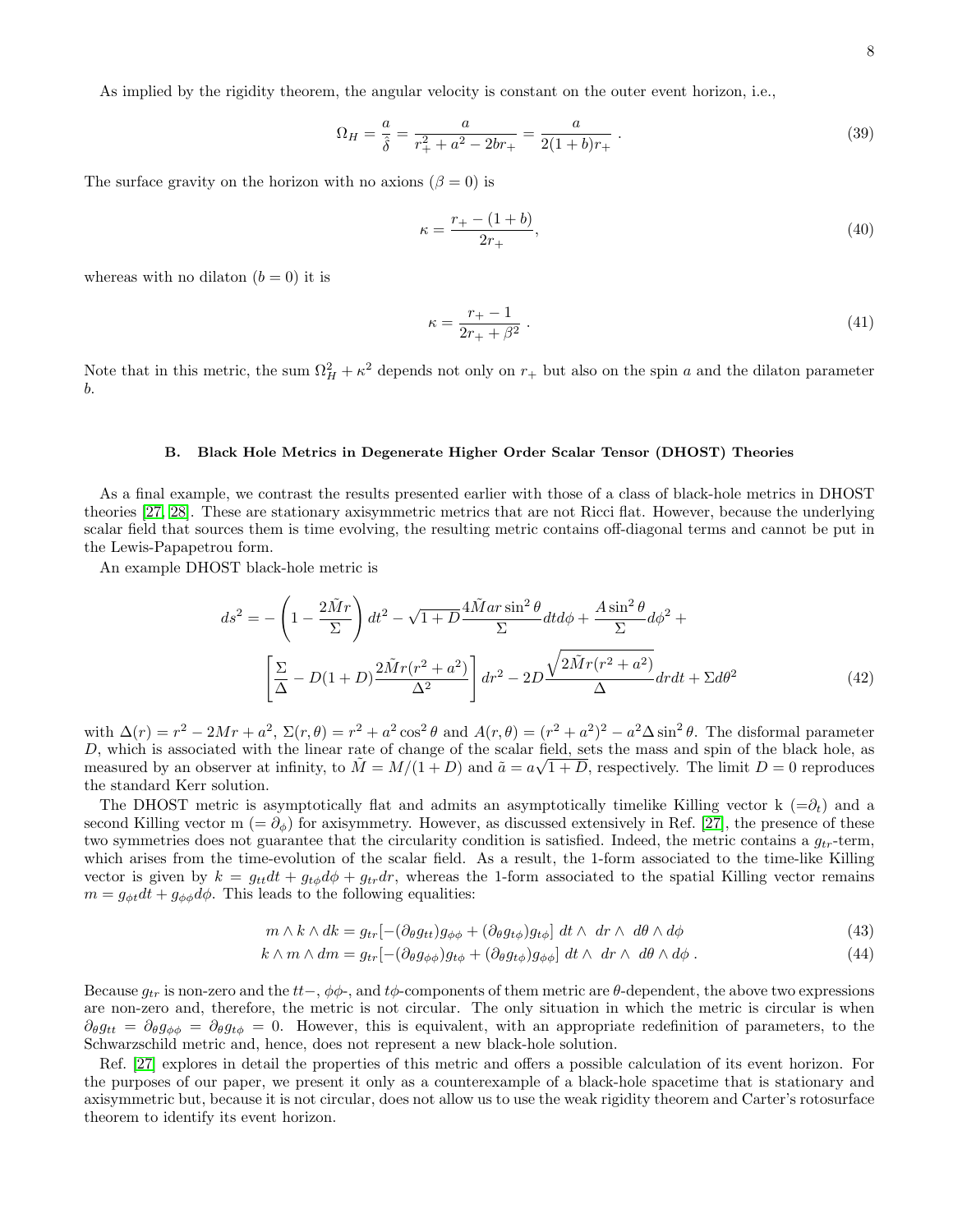# IV. CONCLUSIONS

We have shown that the application of Carter's rotosurface theorem for circular metrics allows us to analytically calculate the event horizon for several of the most commonly used non-GR metrics, as they tend to be circular. We pointed out instances where the application of the theorem is not possible, since some of its assumptions, like asymptotic flatness, are not satisfied. We also discussed non-circular non-GR metrics, for which other methods to determine the event horizon have to be devised.

Our approach allowed us to revisit the investigation of the event horizon location in the commonly used RZ metric and also to find a discontinuous jump in the dependence of this location on particular deviation parameters. Identifying the correct location of the event horizon is important in setting bounds on the deviation parameters such that the parametric metric is free of pathologies.

The application of the weak rigidity and rotosurface theorems allowed us also to calculate the surface gravity of the horizon and its angular velocity. Perhaps not surprisingly, these two properties appear to be directly related to the predicted shape and size of the predicted black-hole shadows for these metrics. For the JP metric, we found that the surface gravity of the horizon depends on the same deviation parameters that affect the size of the black-hole shadow (e.g.,  $\alpha_{13}$ ), whereas the angular velocity of the horizon depends on the same deviation parameters that affects the shadows shape and, in particular, any deviation from circular symmetry (e.g.,  $\alpha_{22}$ ) [\[4,](#page-9-0) [29,](#page-9-27) [30\]](#page-9-28). This is easy to understand since the effective gravity near the horizon affects the radius of the photon orbit and, hence, the size of the black-hole shadow. On the other hand, the angular momentum of the horizon is a measure of frame dragging, which is responsible for any deviations of the shadow shape from circular. In a future publication, we will explore this potential connection to a greater extend.

Note added.— During the final stages of our work, we became aware of Ref. [\[31\]](#page-9-29), which proposes a new class of parametric metrics that deviate from Kerr that allow for violation of the circularity condition.

### ACKNOWLEDGMENTS

We are grateful to F. Ozel and P. Christian for many discussions and for comments on the manuscript. This work was supported in part by NSF PIRE award OISE-1743747, NSF award AST-1715061, and NASA ATP award 80NSSC20K0521.

<span id="page-8-0"></span><sup>[1]</sup> B. P. Abbott, et al, and LIGO and Virgo Collaborations, [Phys. Rev. Lett.](https://doi.org/10.1103/PhysRevLett.116.221101) 116, 221101 (2016); [Phys. Rev. D](https://doi.org/10.1103/PhysRevD.100.104036) 100, 104036 [\(2019\);](https://doi.org/10.1103/PhysRevD.100.104036) Phys. Rev. D 103[, 122002 \(2021\).](https://doi.org/10.1103/PhysRevD.103.122002)

<span id="page-8-1"></span><sup>[2]</sup> A. Hees, T. Do, A. M. Ghez, G. D. Martinez, S. Naoz, E. E. Becklin, A. Boehle, S. Chappell, D. Chu, A. Dehghanfar, K. Kosmo, J. R. Lu, K. Matthews, M. R. Morris, S. Sakai, R. Schödel, and G. Witzel, [Phys. Rev. Lett.](https://doi.org/10.1103/PhysRevLett.118.211101) 118, 211101 (2017), [arXiv:1705.07902 \[astro-ph.GA\];](https://arxiv.org/abs/1705.07902) A. Amorim, M. Bauböck, J. P. Berger, W. Brandner, Y. Clénet, V. Coudé Du Foresto, P. T. de Zeeuw, J. Dexter, G. Duvert, M. Ebert, A. Eckart, F. Eisenhauer, N. M. Förster Schreiber, P. Garcia, F. Gao, E. Gendron, R. Genzel, S. Gillessen, M. Habibi, X. Haubois, T. Henning, S. Hippler, M. Horrobin, Z. Hubert, A. Jiménez Rosales, L. Jocou, P. Kervella, S. Lacour, V. Lapeyrère, J. B. Le Bouquin, P. Léna, T. Ott, T. Paumard, K. Perraut, G. Perrin, O. Pfuhl, S. Rabien, G. Rodríguez-Coira, G. Rousset, S. Scheithauer, A. Sternberg, O. Straub, C. Straubmeier, E. Sturm, L. J. Tacconi, F. Vincent, S. von Fellenberg, I. Waisberg, F. Widmann, E. Wieprecht, E. Wiezorrek, S. Yazici, and Gravity Collaboration, [Phys. Rev. Lett.](https://doi.org/10.1103/PhysRevLett.122.101102) 122, 101102 (2019), [arXiv:1902.04193 \[astro-ph.GA\];](https://arxiv.org/abs/1902.04193) T. Do, A. Hees, A. Ghez, G. D. Martinez, D. S. Chu, S. Jia, S. Sakai, J. R. Lu, A. K. Gautam, K. K. O'Neil, E. E. Becklin, M. R. Morris, K. Matthews, S. Nishiyama, R. Campbell, S. Chappell, Z. Chen, A. Ciurlo, A. Dehghanfar, E. Gallego-Cano, W. E. Kerzendorf, J. E. Lyke, S. Naoz, H. Saida, R. Schödel, M. Takahashi, Y. Takamori, G. Witzel, and P. Wizinowich, Science 365[, 664 \(2019\),](https://doi.org/10.1126/science.aav8137) [arXiv:1907.10731 \[astro-ph.GA\];](https://arxiv.org/abs/1907.10731) Gravity Collaboration, R. Abuter, A. Amorim, M. Bauböck, J. P. Berger, H. Bonnet, W. Brandner, V. Cardoso, Y. Clénet, P. T. de Zeeuw, J. Dexter, A. Eckart, F. Eisenhauer, N. M. Förster Schreiber, P. Garcia, F. Gao, E. Gendron, R. Genzel, S. Gillessen, M. Habibi, X. Haubois, T. Henning, S. Hippler, M. Horrobin, A. Jiménez-Rosales, L. Jochum, L. Jocou, A. Kaufer, P. Kervella, S. Lacour, V. Lapeyrère, J. B. Le Bouquin, P. Léna, M. Nowak, T. Ott, T. Paumard, K. Perraut, G. Perrin, O. Pfuhl, G. Rodríguez-Coira, J. Shangguan, S. Scheithauer, J. Stadler, O. Straub, C. Straubmeier, E. Sturm, L. J. Tacconi, F. Vincent, S. von Fellenberg, I. Waisberg, F. Widmann, E. Wieprecht, E. Wiezorrek, J. Woillez, S. Yazici, and G. Zins, [Astron. Astrophys.](https://doi.org/10.1051/0004-6361/202037813) 636, L5 (2020), [arXiv:2004.07187](https://arxiv.org/abs/2004.07187) [\[astro-ph.GA\].](https://arxiv.org/abs/2004.07187)

<span id="page-8-2"></span><sup>[3]</sup> Event Horizon Telescope Collaboration, [Astrophys. J. Lett.](https://doi.org/10.3847/2041-8213/ab0ec7) 875, L1 (2019), [arXiv:1906.11238 \[astro-ph.GA\];](https://arxiv.org/abs/1906.11238) [Astrophys.](https://doi.org/10.3847/2041-8213/ac6756) J. Lett. 930[, L17 \(2022\);](https://doi.org/10.3847/2041-8213/ac6756) [Astrophys. J. Lett.](https://doi.org/10.3847/2041-8213/ac6674) 930, L12 (2022).